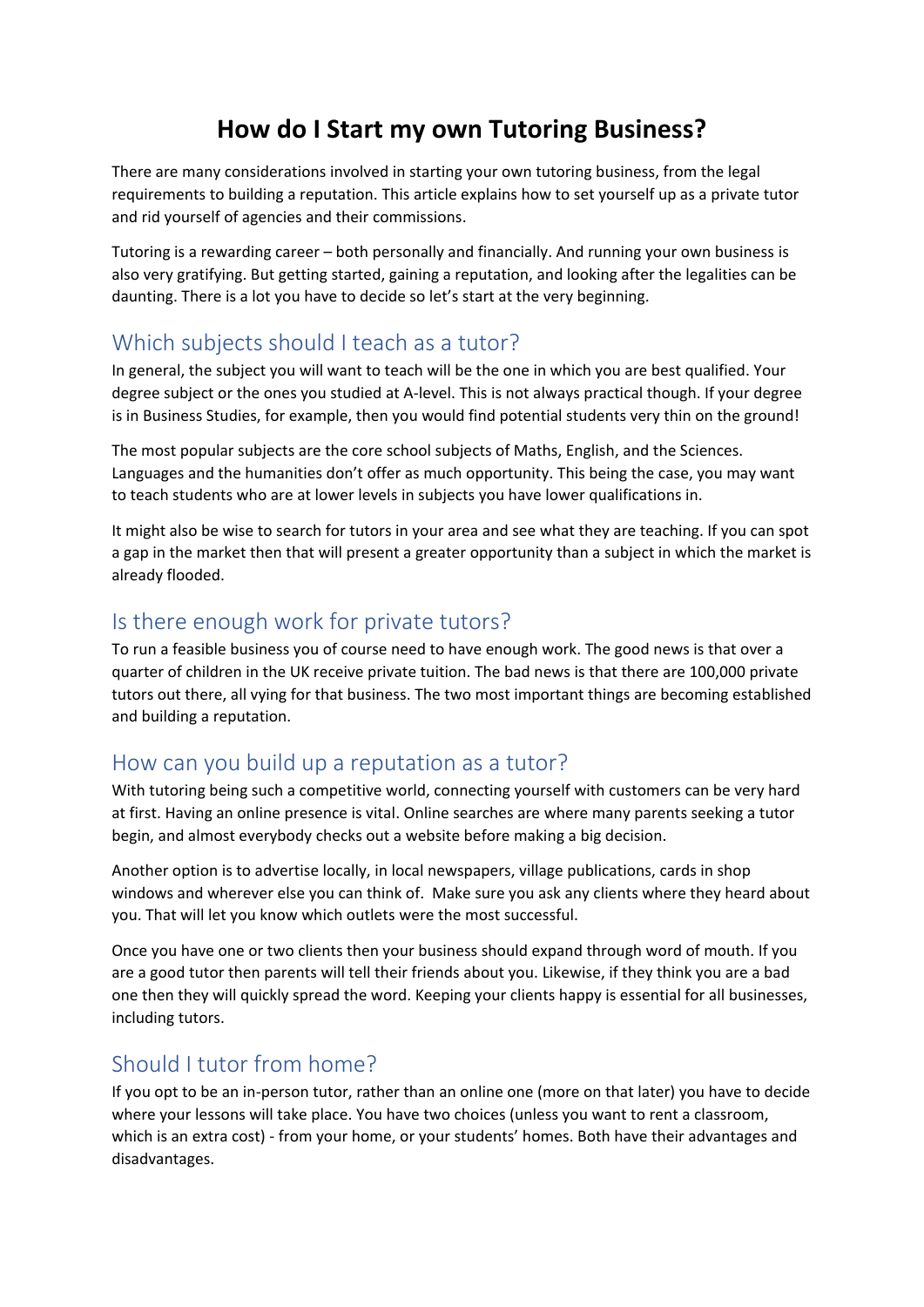Having your students come to you is the most convenient option. It saves you time and money in not having to travel, and it allows you to fit more clients into your day. On the negative side, fewer parents will be willing to come to you than would want you to go to them.

Visiting your students in their homes will give you a broader number of prospective clients. Children are also more relaxed in their home environment and may even learn better. The downside is the time and money that you will lose having to make the journey. You may want to increase your prices for home visits to cover this, but that has negative effects of its own.

#### Should I tutor online?

An alternative to face-to-face tutoring is tutoring online. This is much more convenient for both parties as neither has to travel. The potential earnings are slightly lower, as people expect to pay less for an online rather than an in-person service.

You can tutor online via a video conference platform, such as Skype or Microsoft Teams. There are a variety of these so I suggest you do some research on which is most suitable for you. Be aware that some may require a monthly fee.

## How much should I charge as a tutor?

The amount you charge depends on your level of experience, your qualifications, your reputation, and the area you live in. It also varies depending on where your lessons take place (at your home, the client's home, or online).

As a rough guide, inexperienced tutors should charge £15 to £18 per hour, graduates £18 to £23 per hour, qualified teachers £23 to £28 per hour, and highly sought-after tutors £28 to £35 per hour. These rates apply outside of London. Prices in the capital can be twice as high.

Of course, if you teach from your home then you should charge slightly less to account for clients' travelling costs, and if you teach online then prices should be reduced by about 25%.

## Do I have to report private tutoring income?

If you run your own business then you MUST register as self-employed with HMRC. Make sure you do this in the first three months of your business, otherwise you may be liable for a fine. You will also have to complete a self-assessment tax return every year. HMRC will use this to calculate how much income tax you have to pay.

You will have to keep accounts. These are detailed records of any money you earn, any expenses, and the dates of each. This may sound daunting but, if you keep on top of it, it needn't be. Simply make a spreadsheet or word document in which all income and expenses are marked. This will make filling in your tax return so much easier.

You can deduct expenses from your profits and so decrease your tax bill. Some examples of valid expenses are essential materials (such as textbooks or stationery), advertising, travel, and insurance.

## Do I need insurance to be a tutor?

It is not absolutely necessary to have insurance to work as a private tutor in the UK, but it would be wise – especially if you are teaching students in your own home. Here are some types you might want to consider: